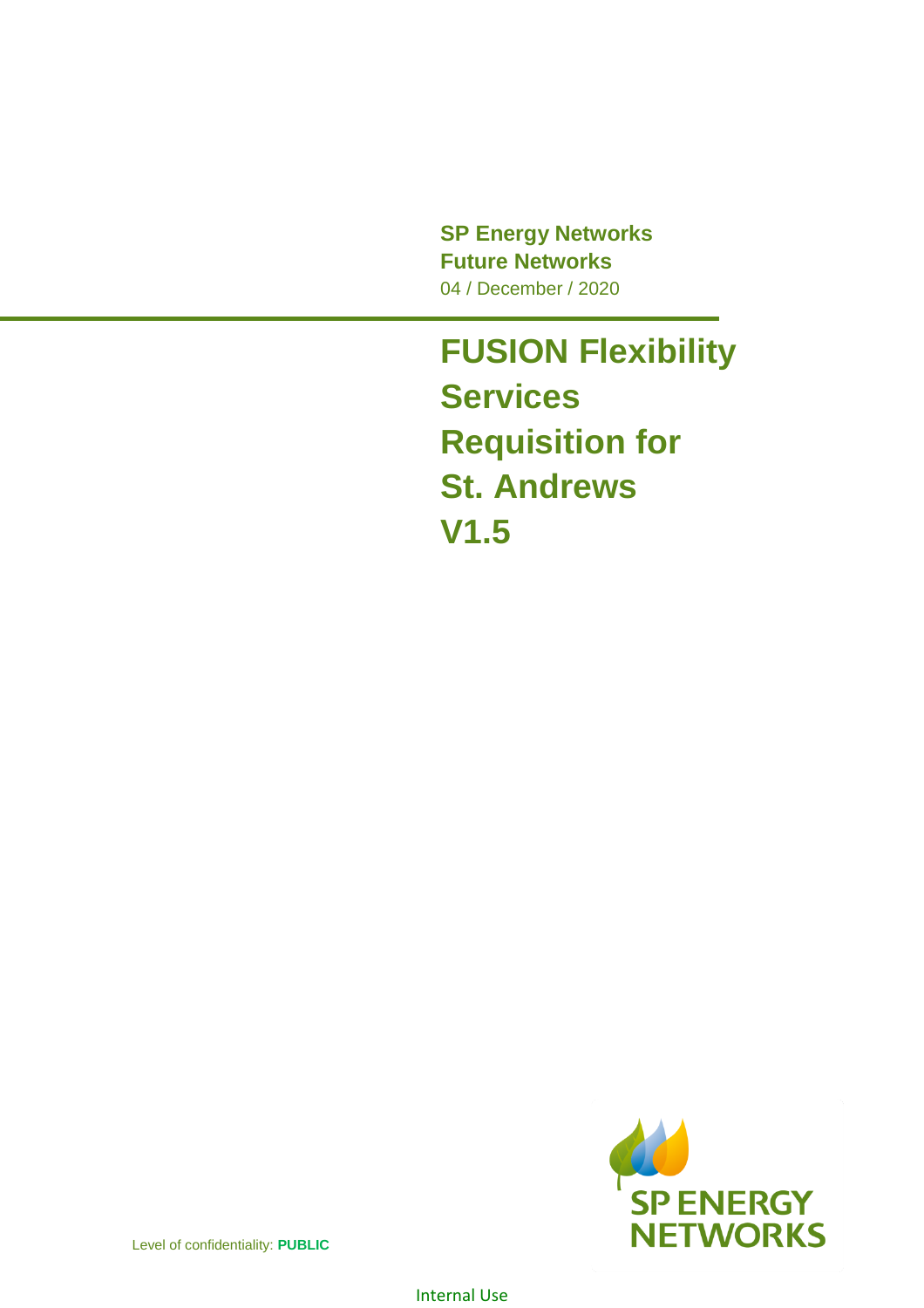

## **FSR – St. Andrews**

## **1. Flexibility Services Requisition for St. Andrews**

#### **Overview**

The Flexibility Services Requisition (FSR) articulates the service requirements for St. Andrews trials in 2021 (see Appendix 1) and has been developed to ensure trials occur during normal business hours. The learnings developed from these initial trials will inform subsequent FSR's in later years of FUSION which will provide a greater understanding of the application of the Universal Smart Energy Framework (USEF) to the use of flexible assets in delivering network services.

#### **USEF Compliance**

All participants<sup>1</sup> must be USEF compliant<sup>2</sup> as FUSION will use USEF protocols for the delivery of flexibility in the initial trials.

The following documents define what is required for USEF compliance in Project FUSION:

- [Specification of communication protocols between market participants](https://www.spenergynetworks.co.uk/userfiles/file/D4.2_specification_of_communication_protocols_between_market_participants.pdf)
- [Compliance to the USEF Flexibility Trading Protocol \(UFTP\) version 1.01](https://www.usef.energy/usef-flexibility-trading-protocol-specification/)

Any costs that you would incur in responding to the needs of this FSR (e.g. UFTP development costs) may be reflected in your pricing schedule when you come to respond to the Invitation to Tender (ITT)<sup>3</sup>. The following study provides an indication of the scale of costs aggregators might anticipate for implementing USEF.

• [Quantification of market participant costs for Implementing USEF Interface compatibility](https://www.spenergynetworks.co.uk/userfiles/file/D4.4_quantification_of_market_participant_costs_for_implementing_USEF.pdf)

#### **Location of Flexibility**

All flexible units, including distributed energy resources (DERs) and flexible assets, must be located within the areas normally supplied by St. Andrews primary substation as indicated in [Table 1.](#page-2-0)

be invited to populate this with any costs they would like to include.

**SP Energy Networks, Future Networks** Level of confidentiality: **PUBLIC**



<u>.</u>

<sup>1</sup>Participants can be an individual entity or a consortium.

<sup>2</sup>Participants are not required to be currently USEF compliant provided full compliance can be demonstrated prior to the commencement of the earliest contracted availability period. 3An 'ITT response proforma' is included within the ITT pack issued in Dec 2020. Respondents will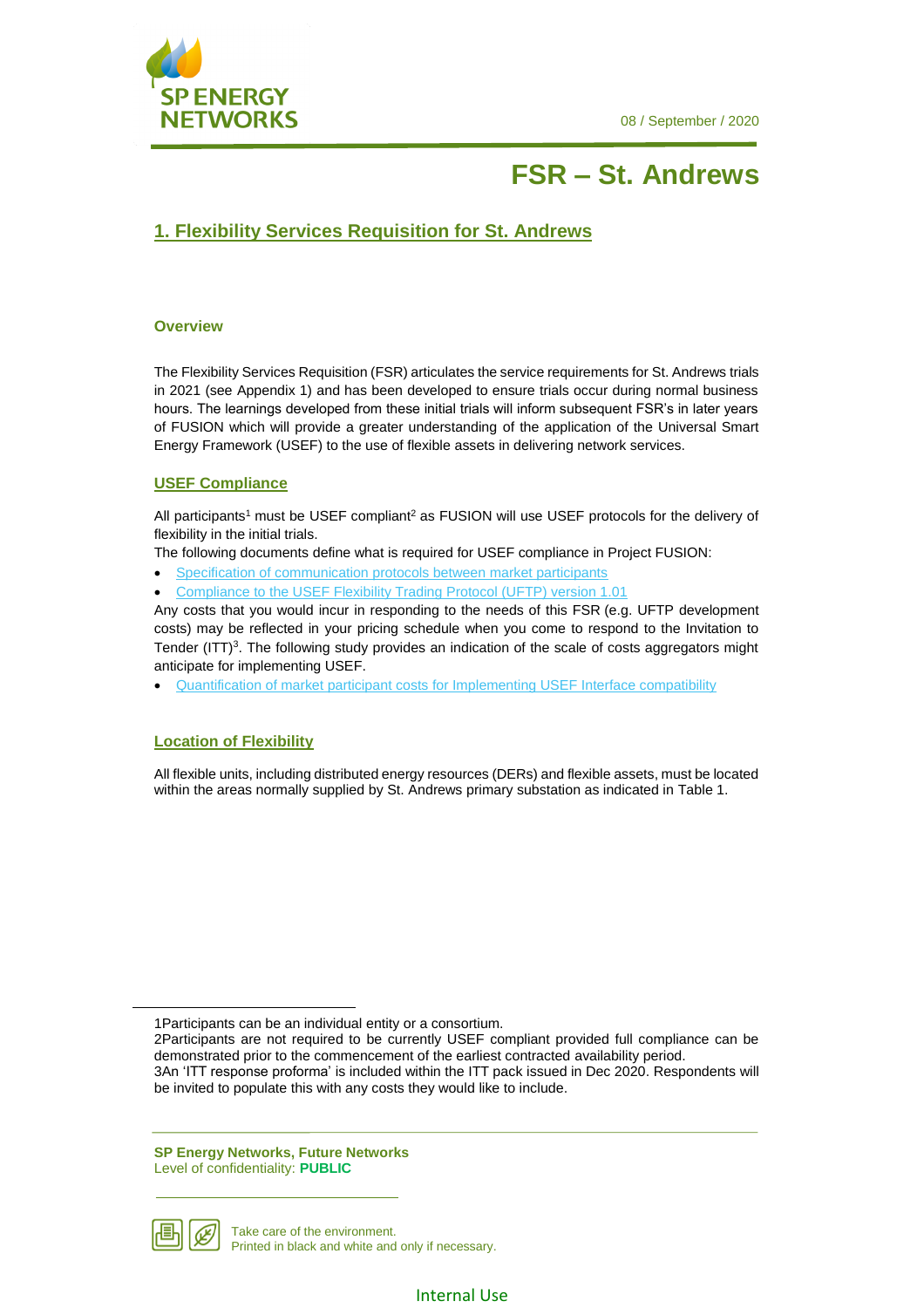

## **FSR – St. Andrews**

| Post codes served by the St. Andrews Primary Substation |                 |                 |                   |                 |                 |                 |                 |                 |                 |
|---------------------------------------------------------|-----------------|-----------------|-------------------|-----------------|-----------------|-----------------|-----------------|-----------------|-----------------|
| KY10 2SA                                                | <b>KY16 8BN</b> | <b>KY16 8HR</b> | <b>KY168NS</b>    | <b>KY16 8RT</b> | KY168XS         | <b>KY16 9DT</b> | <b>KY16 9LL</b> | KY16 9QT        | <b>KY16 9UR</b> |
| <b>KY10 3TN</b>                                         | KY168BP         | <b>KY16 8HS</b> | <b>KY16 8NT</b>   | <b>KY16 8RU</b> | KY168XT         | KY16 9DU        | <b>KY16 9LN</b> | KY16 9QU        | <b>KY16 9US</b> |
| KY10 3TQ                                                | KY16 8BQ        | <b>KY16 8HT</b> | KY16 8NW KY16 8RW |                 | <b>KY16 8XU</b> | KY16 9DW        | <b>KY16 9LP</b> | KY16 9QW        | KY16 9UT        |
| <b>KY10 3UB</b>                                         | <b>KY16 8BU</b> | KY16 8HU        | KY16 8NX          | KY16 8RX        | KY16 8XX        | KY16 9DY        | KY16 9LQ        | KY16 9RG        | KY16 9UU        |
| KY103UJ                                                 | <b>KY16 8BW</b> | <b>KY16 8HW</b> | KY16 8NY          | KY168RY         | KY16 8YA        | KY16 9EB        | <b>KY16 9LS</b> | KY16 9RH        | KY16 9UX        |
| <b>KY103UL</b>                                          | KY168BX         | <b>KY16 8HX</b> | KY16 8NZ          | KY16 8RZ        | <b>KY16 8YB</b> | KY16 9ED        | KY16 9LT        | KY16 9RJ        | KY16 9UY        |
| KY103UX                                                 | <b>KY16 8BY</b> | KY16 8HY        | KY16 8PA          | KY16 8SA        | KY16 8YD        | KY16 9EE        | KY16 9LU        | <b>KY16 9RP</b> | KY16 9WH        |
| <b>KY103UZ</b>                                          | KY168BZ         | KY16 8HZ        | KY16 8PB          | KY168SB         | KY16 8YE        | KY16 9EF        | KY16 9LX        | KY16 9RQ        | KY16 9WJ        |
| KY10 3WH                                                | <b>KY16 8DA</b> | KY16 8JA        | KY16 8PD          | KY168SD         | KY16 8YF        | KY16 9EG        | KY16 9LZ        | <b>KY16 9RR</b> | KY16 9XB        |
| <b>KY10 3WJ</b>                                         | <b>KY16 8DB</b> | KY16 8JB        | KY16 8PE          | KY168SE         | KY16 8YG        | KY16 9EH        | <b>KY16 9NA</b> | <b>KY16 9RS</b> | <b>KY16 9XD</b> |
| KY103WN                                                 | <b>KY16 8DD</b> | KY16 8JD        | KY16 8PF          | <b>KY16 8SF</b> | KY16 8YH        | KY16 9EJ        | <b>KY16 9NB</b> | <b>KY16 9RT</b> | KY16 9XG        |
| KY103XG                                                 | <b>KY16 8DE</b> | KY16 8JE        | KY16 8PG          | KY168SG         | KY16 8YL        | KY16 9EL        | <b>KY16 9ND</b> | KY16 9RU        | KY16 9XH        |
| KY103XH                                                 | <b>KY16 8DG</b> | KY16 8JF        | KY16 8PJ          | KY16 8SH        | KY168YP         | <b>KY16 9EN</b> | KY16 9NE        | <b>KY16 9RX</b> | KY16 9XJ        |
| KY10 3XN                                                | KY16 8DH        | KY16 8JG        | <b>KY16 8PL</b>   | KY16 8SJ        | KY16 8YW        | KY16 9EP        | KY16 9NF        | <b>KY16 9RY</b> | KY16 9XL        |
| KY103XQ                                                 | KY16 8DJ        | KY16 8JH        | KY16 8PN          | KY16 8SL        | KY16 9AA        | KY16 9EQ        | KY16 9NG        | KY16 9RZ        | KY16 9XN        |
| <b>KY15 5LG</b>                                         | KY16 8DL        | KY16 8JJ        | KY168PP           | KY168SN         | <b>KY16 9AB</b> | KY16 9ER        | KY16 9NH        | KY169SA         | KY169XP         |
| <b>KY15 5LN</b>                                         | <b>KY16 8DN</b> | KY16 8JL        | KY16 8PQ          | KY168SP         | <b>KY16 9AD</b> | KY16 9ES        | <b>KY16 9NL</b> | KY169SB         | KY16 9XQ        |
| <b>KY15 5TX</b>                                         | <b>KY16 8DP</b> | KY16 8JN        | KY16 8PR          | KY16 8SQ        | <b>KY16 9AE</b> | KY16 9ET        | KY16 9NN        | KY169SD         | KY16 9XR        |
| <b>KY15 5TY</b>                                         | KY16 8DQ        | KY16 8JP        | KY16 8PS          | KY168SR         | KY16 9AF        | KY16 9EU        | KY16 9NP        | <b>KY16 9SF</b> | KY16 9XS        |
| <b>KY15 5UB</b>                                         | <b>KY16 8DR</b> | KY168JQ         | KY16 8PT          | KY168SS         | KY16 9AG        | KY16 9EW        | KY16 9NQ        | KY16 9SG        | KY16 9XT        |
| KY15 5UD                                                | KY168DS         | KY16 8JR        | KY16 8PU          | KY168ST         | KY16 9AH        | KY16 9EX        | KY16 9NR        | KY169SH         | KY16 9XU        |
| <b>KY15 5UE</b>                                         | KY16 8DT        | KY168JS         | KY16 8PW          | <b>KY168SU</b>  | KY16 9AJ        | KY16 9EY        | KY16 9NS        | KY16 9SJ        | KY16 9XW        |
| <b>KY15 5UF</b>                                         | KY16 8DW        | KY16 8JT        | KY16 8PX          | KY168SW         | <b>KY16 9AL</b> | KY16 9EZ        | KY16 9NT        | KY169SL         | KY16 9XX        |
| <b>KY15 5UG</b>                                         | <b>KY16 8DY</b> | KY168JU         | KY168PY           | KY168SX         | <b>KY16 9AP</b> | KY16 9FB        | KY16 9NU        | KY169SN         | KY16 9XY        |
| <b>KY15 5UQ</b>                                         | <b>KY16 8EA</b> | KY16 8JW        | KY168PZ           | KY168SY         | KY16 9AQ        | <b>KY16 9HA</b> | KY16 9NW        | <b>KY16 9SP</b> | KY16 9XZ        |
| <b>KY16 OUA</b>                                         | <b>KY16 8EB</b> | KY16 8JY        | KY16 8QA          | KY168SZ         | KY16 9AR        | KY16 9HB        | KY16 9NX        | KY16 9SQ        | KY16 9YF        |
| <b>KY16 OUB</b>                                         | <b>KY16 8ED</b> | <b>KY16 8LA</b> | KY16 8QD          | KY16 8TA        | <b>KY16 9AS</b> | KY16 9HE        | <b>KY16 9NY</b> | <b>KY16 9SR</b> | KY9 1JF         |
| KY16 OUD                                                | KY16 8EE        | KY16 8LB        | KY16 8QE          | KY16 8TB        | KY16 9AT        | KY16 9HG        | <b>KY16 9PA</b> | KY169SU         | KY9 1JG         |
| <b>KY16 OUE</b>                                         | <b>KY16 8EF</b> | KY16 8LD        | KY16 8QF          | KY16 8TD        | KY16 9AU        | KY16 9HH        | KY16 9PB        | KY169SW         | VKY00172        |
| KY16 0UG                                                | KY16 8EG        | <b>KY16 8LE</b> | KY16 8QG          | KY16 8TE        | KY16 9AW        | KY16 9HJ        | KY16 9PD        | KY16 9SX        | VKY00177        |
| <b>KY16 8AA</b>                                         | <b>KY16 8EH</b> | <b>KY16 8LF</b> | KY16 8QH          | KY16 8TG        | KY16 9AX        | KY16 9HL        | <b>KY16 9PE</b> | KY16 9SY        | VKY00179        |
| <b>KY16 8AB</b>                                         | KY16 8EJ        | KY16 8LG        | KY16 8QL          | <b>KY16 8TH</b> | KY16 9AY        | KY16 9HN        | <b>KY16 9PF</b> | KY16 9TA        | VKY00180        |
| <b>KY16 8AD</b>                                         | <b>KY16 8EL</b> | KY16 8LH        | KY16 8QN          | KY16 8TJ        | KY16 9AZ        | KY16 9HP        | KY16 9PG        | <b>KY16 9TB</b> | VKY00181        |
| KY16 8AE                                                | <b>KY16 8EN</b> | KY16 8LJ        | KY16 8QP          | KY16 8TL        | KY16 9BA        | KY16 9HQ        | KY16 9PH        | KY16 9TD        | VKY00395        |
| <b>KY16 8AF</b>                                         | <b>KY16 8EP</b> | KY16 8LL        | KY16 8QQ          | KY16 8TN        | KY16 9BB        | KY16 9HR        | KY16 9PJ        | KY16 9TH        | VKY00419        |
| KY16 8AG                                                | KY16 8EQ        | <b>KY16 8LP</b> | KY16 8QR          | KY16 8TP        | KY16 9BE        | KY16 9HT        | <b>KY16 9PL</b> | KY16 9TJ        | VKY00423        |
| KY16 8AH                                                | KY16 8ER        | <b>KY16 8LR</b> | KY16 8QS          | KY16 8TQ        | KY16 9BG        | <b>KY16 9HU</b> | KY16 9PN        | KY16 9TL        | VKY00424        |
| KY16 8AJ                                                | KY16 8ES        | KY16 8LS        | KY16 8QT          | KY16 8TR        | <b>KY16 9BL</b> | KY16 9HW        | KY16 9PP        | <b>KY16 9TP</b> | VKY00427        |
| <b>KY16 8AL</b>                                         | <b>KY16 8ET</b> | KY16 8LT        | KY16 8QU          | KY16 8TS        | KY16 9BP        | KY16 9HX        | KY16 9PQ        | KY16 9TQ        | VKY00430        |
| <b>KY16 8AN</b>                                         | <b>KY16 8EU</b> | <b>KY16 8LU</b> | KY16 8QW          | KY16 8TT        | KY16 9BQ        | KY16 9HY        | KY16 9PS        | KY16 9TR        | VKY00431        |
| <b>KY16 8AP</b>                                         | <b>KY16 8EW</b> | <b>KY16 8LW</b> | KY16 8QX          | <b>KY16 8TU</b> | KY169BS         | KY16 9HZ        | <b>KY16 9PT</b> | <b>KY16 9TS</b> | VKY00434        |
| KY16 8AQ                                                | KY16 8EX        | KY16 8LX        | KY16 8QY          | KY16 8TW        | KY16 9BT        | KY16 9JA        | KY16 9PU        | KY16 9TT        | VKY00437        |
| KY16 8AR                                                | KY16 8EY        | KY16 8LY        | KY16 8QZ          | KY16 8TX        | KY16 9BU        | KY16 9JB        | KY16 9PW        | <b>KY16 9TU</b> | VKY00440        |
| KY16 8AS                                                | KY16 8EZ        | <b>KY16 8LZ</b> | KY16 8RA          | KY168XA         | KY16 9BW        | KY16 9JD        | KY16 9PX        | <b>KY16 9TW</b> | VKY00445        |
| KY16 8AU                                                | KY16 8HA        | <b>KY16 8NA</b> | KY16 8RB          | KY168XB         | KY16 9BX        | KY16 9JE        | KY16 9PY        | KY16 9TX        | VKY00446        |
| KY168AW                                                 | <b>KY16 8HB</b> | <b>KY16 8NB</b> | KY16 8RD          | <b>KY16 8XD</b> | KY16 9DA        | KY16 9JF        | KY169QA         | <b>KY16 9TY</b> | VKY00448        |
| KY16 8AY                                                | KY16 8HD        | <b>KY16 8ND</b> | <b>KY16 8RE</b>   | <b>KY16 8XE</b> | KY169DB         | KY16 9JG        | KY169QB         | KY16 9TZ        | VKY00449        |
| <b>KY16 8AZ</b>                                         | <b>KY16 8HE</b> | <b>KY16 8NE</b> | KY16 8RG          | <b>KY16 8XF</b> | KY16 9DD        | KY16 9JJ        | KY16 9QD        | <b>KY16 9UA</b> | VKY00450        |
| KY16 8BA                                                | KY16 8HF        | KY16 8NF        | KY16 8RH          | KY16 8XG        | KY16 9DE        | KY16 9JL        | KY16 9QF        | <b>KY16 9UB</b> | VKY00451        |
| <b>KY16 8BB</b>                                         | KY16 8HG        | KY16 8NG        | KY16 8RJ          | KY16 8XH        | KY16 9DF        | KY16 9JQ        | KY169QG         | <b>KY16 9UD</b> | VKY00455        |
| KY168BD                                                 | KY16 8HH        | KY16 8NH        | <b>KY16 8RL</b>   | KY16 8XJ        | KY16 9DG        | KY16 9JS        | KY16 9QH        | <b>KY16 9UE</b> | VKY00457        |
| <b>KY16 8BE</b>                                         | KY16 8HJ        | KY16 8NJ        | KY16 8RN          | KY16 8XL        | KY16 9DJ        | KY16 9JT        | KY16 9QJ        | KY16 9UG        | VKY00459        |
| KY168BG                                                 | KY16 8HL        | KY16 8NL        | KY16 8RP          | KY16 8XN        | KY16 9DL        | KY16 9JY        | KY16 9QL        | KY16 9UH        | VKY00460        |
| KY16 8BH                                                | KY16 8HN        | KY16 8NN        | KY16 8RQ          | <b>KY16 8XP</b> | KY16 9DN        | KY16 9LA        | KY16 9QQ        | KY16 9UJ        | VKY00464        |
| KY168BJ                                                 | <b>KY16 8HP</b> | <b>KY16 8NP</b> | KY16 8RR          | KY16 8XQ        | KY16 9DP        | KY16 9LB        | KY16 9QR        | <b>KY16 9UN</b> | VKY00466        |
| KY16 8BL                                                | <b>KY16 8HQ</b> | KY16 8NR        | KY16 8RS          | KY16 8XR        | KY16 9DQ        | KY16 9LJ        | KY16 9QS        | <b>KY16 9UP</b> | VKY00467        |

<span id="page-2-0"></span>*Table 1: Post Codes applicable for providing flexibility for the St. Andrews trials*

#### **SP Energy Networks, Future Networks** Level of confidentiality: **PUBLIC**



Take care of the environment. Printed in black and white and only if necessary.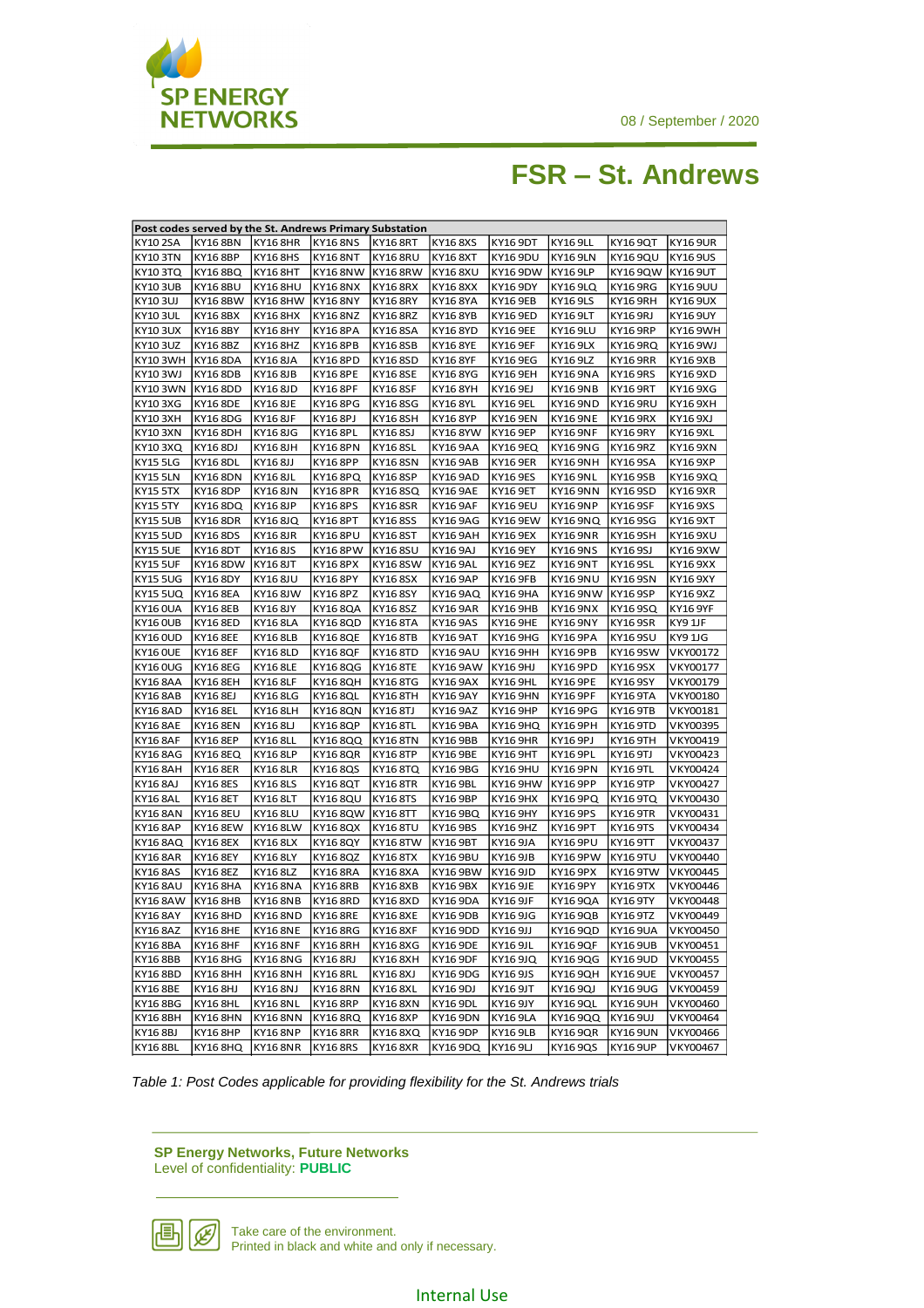

08 / September / 2020

# **FSR – St. Andrews**



*Figure 1: St. Andrews network shown in red.*

**SP Energy Networks, Future Networks** Level of confidentiality: **PUBLIC**



Take care of the environment. Printed in black and white and only if necessary.

Internal Use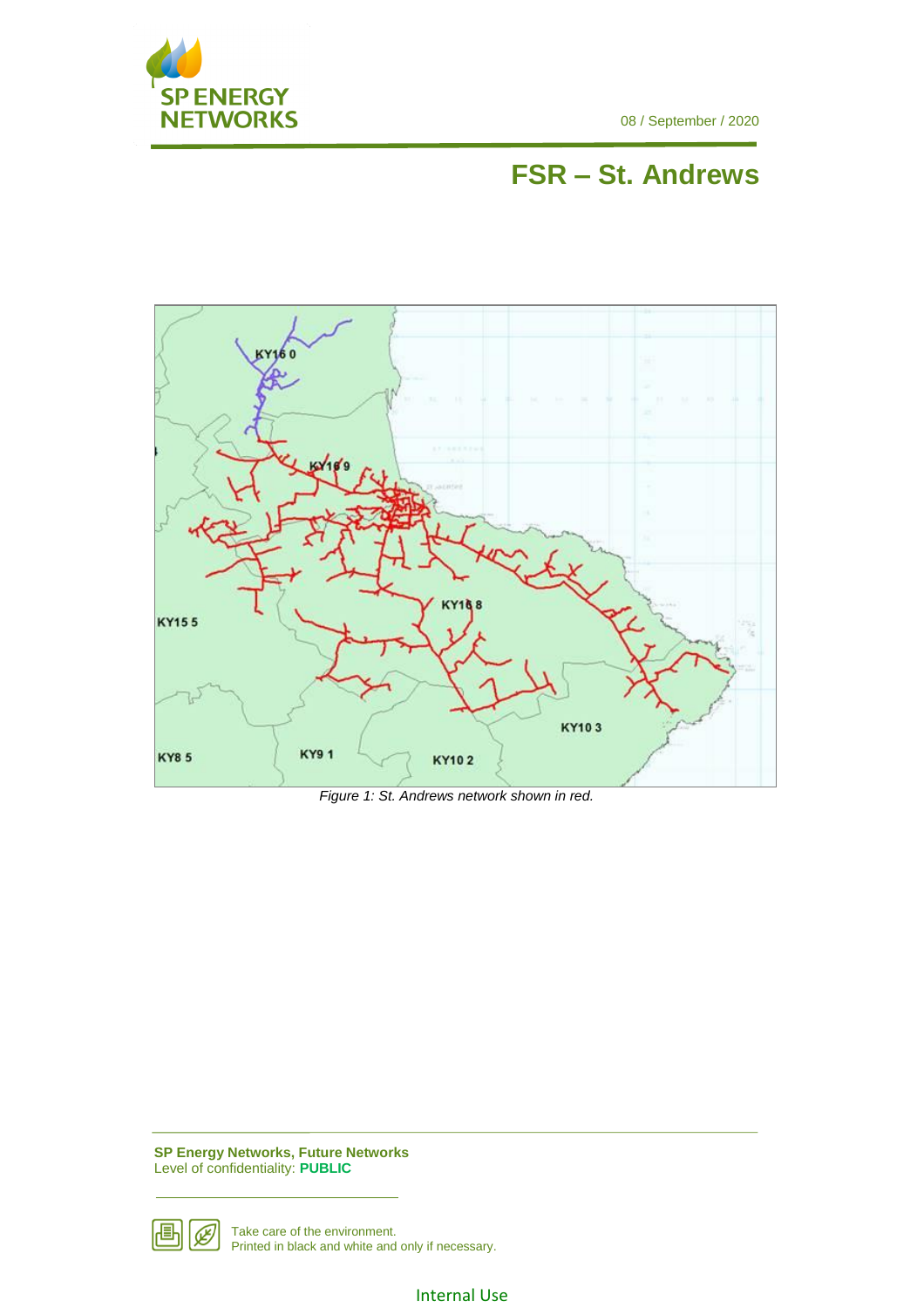

# **FSR – St. Andrews**

**SP Energy Networks, Future Networks** Level of confidentiality: **PUBLIC**



Take care of the environment. Printed in black and white and only if necessary.

#### **Appendix 1 St. Andrews 2021 Flexibility Services Requisition (FSR)**

<span id="page-4-0"></span>*Table 2: Flexibility Service Requisition – Flexibility availability required during the St. Andrews trials*

*\* Can be reviewed subject to asset / DER capabilities*

*[Table 2](#page-4-0) Identifies the total flexibility requirements for the St. Andrews initial trials;*

- Participants shall use the 'ITT response proforma' to indicate the extent to which they can provide all the above services and their technical specifications.
- The service(s) should be delivered from flexible units located within one or more of the postcodes described in section 1.
- The capacities reflected in this FSR have been deliberately kept low to minimise the impact of these trials on the network. (Subsequent flexibility tenders in the FUSION project are expected to procure greater capacities of availability in the same trial area).
- The minimum total aggregate capacity of a group of assets that can qualify for bidding is 1kW.
- The capacity that is called upon to be 'utilized' in any given event may be lower than the total amount of 'availability' procured under this 'availability' contract.
- A summary overview of the service descriptions is provided in Appendix 3 of this document.
- Exact characteristics of these services will be defined in schedule 1 of the Flexibility Services Agreement (FSA) which is scheduled for signing by no later than Feb 2021. A template FSA is available on the Project FUSION website and is also included in the ITT pack.

| <b>Ref</b>       | Year | <b>Response Type (+ is increase</b><br>demand or export; - is opposite) |              |                         |                | <b>Service</b> |                                                       | <b>Service Type</b> | <b>Maximum</b>                                                         | <b>Minimum</b><br>Run Time | Maximum<br><b>Run Time</b> | Recovery<br>Time * | Ramp<br>Down | Ramp Up<br>Time * | <b>Estimated</b><br>Runs |       |
|------------------|------|-------------------------------------------------------------------------|--------------|-------------------------|----------------|----------------|-------------------------------------------------------|---------------------|------------------------------------------------------------------------|----------------------------|----------------------------|--------------------|--------------|-------------------|--------------------------|-------|
|                  |      | <b>Demand</b><br>(kW)                                                   | Gen.<br>(kW) | <b>Demand</b><br>(KVAr) | Gen.<br>(kVar) | <b>Period</b>  | <b>Window</b>                                         | <b>Days</b>         |                                                                        | Response<br><b>Time</b>    | (mins)                     | (mins)             | (mins)       | Time *<br>(mins)  | (mins)                   | (No.) |
| $\mathbf{1}$     | 2021 | $-250$                                                                  | 250          | N/A                     | N/A            | Oct - Dec      | $09:00 - 10:30$<br>$11:00 - 13:00$<br>$15:00 - 17:00$ | Mon - Fri           | <b>Sustain Peak</b><br>Management                                      | 17 hrs                     | 15                         | 60                 | 30           | 30                | 30 <sub>2</sub>          | 12    |
| $\overline{2}$   | 2021 | $-250$                                                                  | 250          | N/A                     | N/A            | $Jul - Sep$    | $09:00 - 10:30$<br>$11:00 - 13:00$<br>$15:00 - 17:00$ | Mon-Fri             | <b>Sustain Peak</b><br>Management                                      | 17 hrs                     | 15                         | 60                 | 30           | 30                | 30                       | 8     |
| $\mathbf{3}$     | 2021 | $-250$                                                                  | 250          | N/A                     | N/A            | Oct - Dec      | 14:00 - 16:00                                         | $Mon-Fri$           | Secure DSO<br>Constraint<br>Management (Pre-<br>Fault)                 | 30 mins                    | 15                         | 60                 | 30           | 30                | 30 <sub>2</sub>          | 12    |
| $\boldsymbol{4}$ | 2021 | $-250$                                                                  | 250          | N/A                     | N/A            | Jul - Sep      | 14:00 - 16:00                                         | Mon-Fri             | Secure DSO<br>Constraint<br>Management (Pre-<br>Fault)                 | 30 mins                    | 15                         | 60                 | 30           | 30                | 30                       | 8     |
| $5\overline{5}$  | 2021 | $-250$                                                                  | 250          | N/A                     | N/A            | Jun - Dec      | 14:00 - 16:00                                         | $Mon-Fri$           | <b>Dynamic DSO</b><br>Constraint<br><b>Management</b> (Post-<br>Fault) | 15 mins $*$                | 15                         | 60                 | 30           | 30                | 15                       | 20    |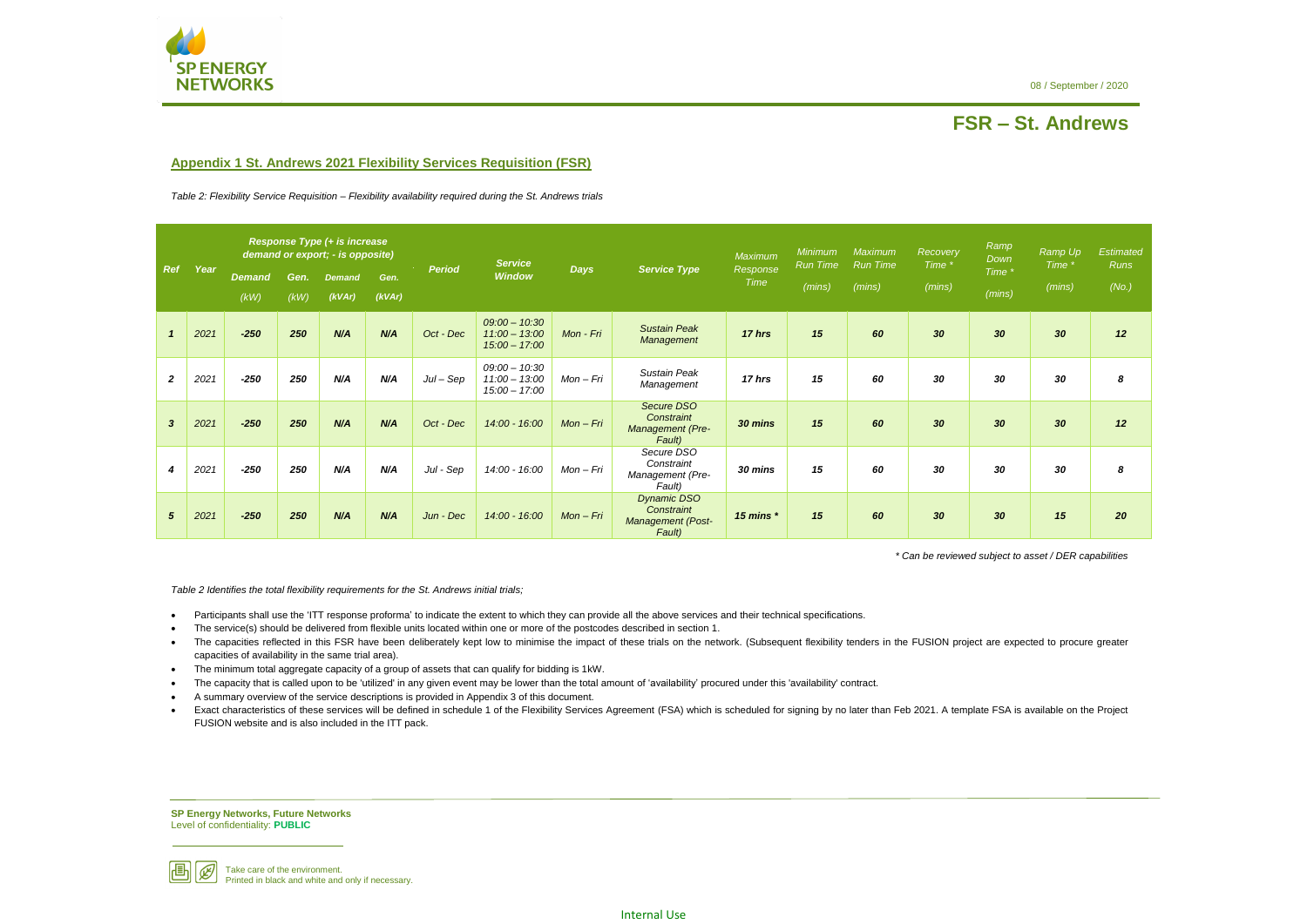08 / September / 2020



# **FSR – St. Andrews**

**SP Energy Networks, Future Networks** Level of confidentiality: **PUBLIC**



Take care of the environment. Printed in black and white and only if necessary.

#### **Appendix 2 – Summary of Pre-Trial Tests**

<span id="page-5-0"></span>*Table 3: Flexibility Service Requisition – Pre-trial tests during FUSION*

*[Table 3](#page-5-0)* indicates suggested utilisation windows to consider for pre-trial testing of end-to-end service delivery.

Pre-trial testing is intended to allow flexibility service providers the opportunity to test the various elements of their service delivery process prior to the commencement of their contracted availability period.

The successful delivery of the contracted availability sought in [Table 2](#page-4-0), will rely upon tenderers having successfully integrated various constituent elements of the service delivery chain. These necessary elements will in (but not necessarily be limited to) the tenderer:

The objective of this pre-trial testing window is to allow for successful tenderers to conclude and demonstrate the successful implementation of these necessary elements prior to the commencement of contracted availability period.

Table 3 is not prescriptive. It is intended simply to suggest indicative test windows for your consideration. There will no availability payment for any of the pre-trial tests shown in *[Table 3](#page-5-0)* but SPEN agrees to pay a nominal utilisation fee, the value of which is yet to be determined at SPEN's sole discretion.

- 1. Enabling any necessary flexible **assets in the field** (including the installation of any necessary controls etc and conclusion of necessary contracts with customers)
- 2. Enabling their **own platform** so that it complies with the UFTP
- 3. Integrating their own platform with SP Energy Networks 'FUSION Flexibility Procurement' (FFP) platform (to allow for demonstrative end-to-end delivery of flexibility ahead of commencement of contracted availability period).

The exact timing and nature of the tests would depend on the readiness of the elements and/or interactions being tested. A suggested approach is provided below for indicative purposes only;

- Feb Apr: Develop and test communications and processes only; no delivery of flexibility is expected during this time period;
- Apr May: Integrate platforms and hardware and test various aspects of the service delivery in order to demonstrate full end-to-end readiness in advance of the commencement of the contracted availability period.

|                |      |                       |                           | Response Type (+ is increase demand or export; - is opposite) |                             |               |                                 |             |                                                          |                           |                                                       |  |
|----------------|------|-----------------------|---------------------------|---------------------------------------------------------------|-----------------------------|---------------|---------------------------------|-------------|----------------------------------------------------------|---------------------------|-------------------------------------------------------|--|
| Ref            | Year | <b>Demand</b><br>(kW) | <b>Generation</b><br>(kW) | <b>Demand</b><br>(kVAr)                                       | <b>Generation</b><br>(kVAr) | <b>Period</b> | <b>Service</b><br><b>Window</b> | <b>Days</b> | <b>Service Type</b>                                      | <b>Duration</b><br>(mins) | <b>Indicative Test Windows</b>                        |  |
| T1             | 2021 | $-250$                | 250                       | N/A                                                           | N/A                         | Feb - May     | $09:00 - 17:00$                 | Mon - Fri   | <b>Sustain Peak Management</b>                           | 30                        | $09:30 - 11:30$<br>$12:00 - 14:00$<br>$14:30 - 16:00$ |  |
| T <sub>2</sub> | 2021 | $-250$                | 250                       | N/A                                                           | N/A                         | Feb - May     | $09:00 - 17:00$                 | Mon - Fri   | Secure DSO Constraint Management<br>(Pre-Fault)          | 30                        | $09:30 - 11:30$<br>$12:00 - 14:00$<br>$14:30 - 16:00$ |  |
| T3             | 2021 | $-250$                | 250                       | N/A                                                           | N/A                         | Feb - May     | $09:00 - 17:00$                 | Mon - Fri   | <b>Dynamic DSO Constraint</b><br>Management (post-fault) | 30                        | $09:30 - 11:30$<br>$12:00 - 14:00$<br>$14:30 - 16:00$ |  |